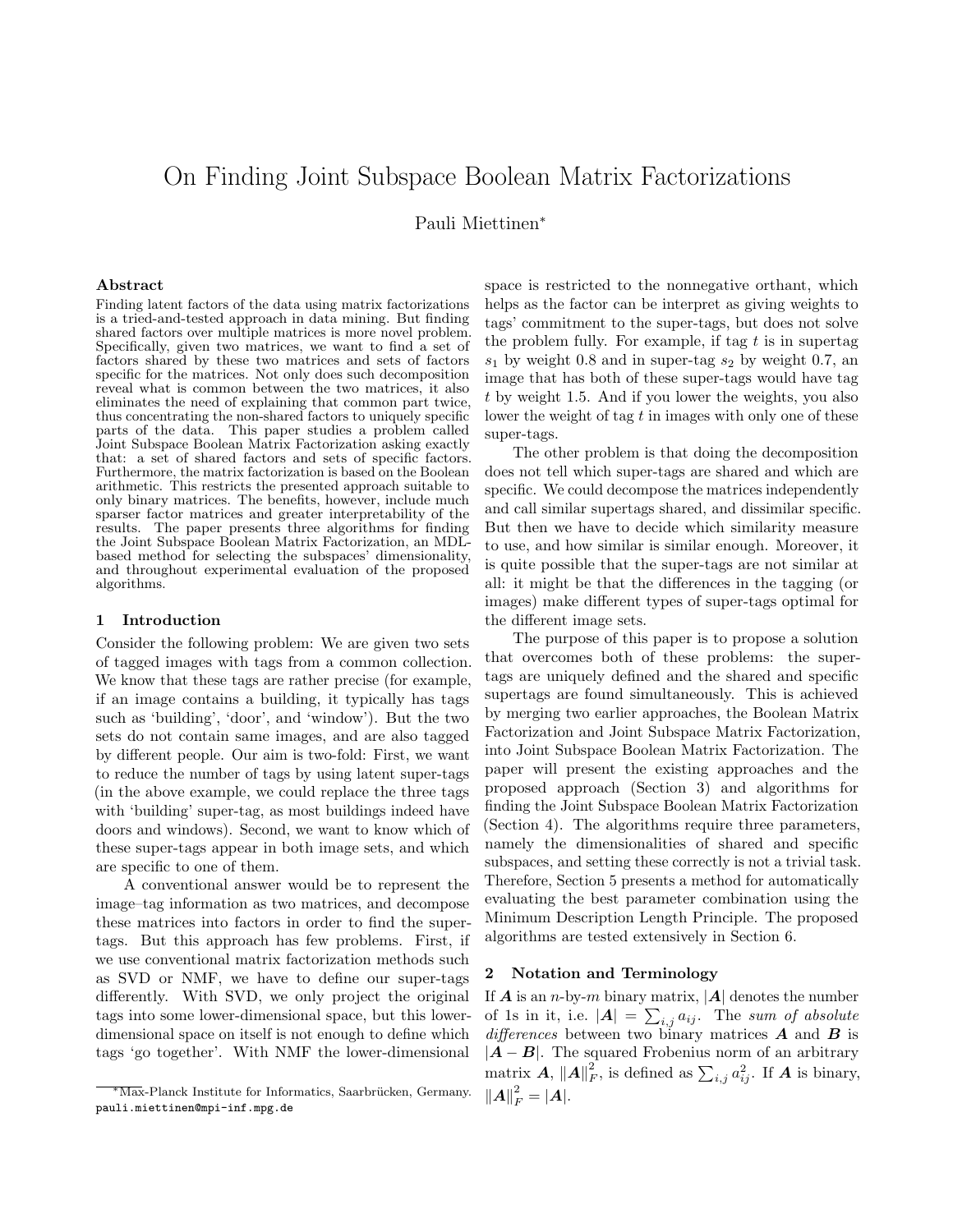If  $A$  is a matrix and c is a scalar,  $c+A$  is a shorthand for increasing each element of  $\boldsymbol{A}$  by  $\boldsymbol{c}$ .

Let **B** be *n*-by-k and **C** be k-by-m binary matrices. Their Boolean matrix product,  $\mathbf{B} \circ \mathbf{C}$ , is the binary matrix **A** with  $a_{ij} = \bigvee_{l=1}^{k} b_{il}c_{lj}$ .

The Boolean rank of an n-by-m binary matrix  $\boldsymbol{A}$ , rank<sub>B</sub>( $\mathbf{A}$ ), is the least integer k such that there exists an *n*-by-k binary matrix  $\bf{B}$  and a k-by-m binary matrix C for which  $A = B \circ C$ . Matrices B and C are factor matrices of  $\boldsymbol{A}$ , and the pair  $(\boldsymbol{B}, \boldsymbol{C})$  is the (approximate) rank-k Boolean factorization of  $\boldsymbol{A}$ .

A binary vector  $\boldsymbol{a}$  is *dominated* by a binary vector **b** if  $a_i \leq b_i$  for all i. The same terminology is extended to binary matrices. A Boolean factorization  $(B, C)$  of a binary matrix **A** is dominated if  $B \circ C$  is dominated by A. Factorization  $(B, C)$  of A covers  $a_{ij}$  if  $(B \circ C)_{ij} = 1$ .

Finally, given a proposition  $P$ , in Iverson bracket notation  $[P] = 1$  if P is true, and  $[P] = 0$  otherwise.

#### 3 The Problem

The Joint Subspace Boolean Matrix Factorization is an amalgam of two ideas: the Joint Subspace Matrix Factorization and Boolean Matrix Factorization. These two ideas are covered first, before giving the definition of the Joint Subspace Boolean Matrix Factorization.

3.1 Background on Joint Subspace Matrix Factorization. The idea of Joint Subspace Matrix Factorization (JSMF) is to factorize two matrices with equal number of rows into three subspaces: one is shared between the two matrices, and two are specific to the matrices. The motivations for doing JSMF are varied, including the aim to separate the shared space from data-specific spaces and the aim of improving the factorization of one matrix with the auxiliary data of the other matrix. Formally, we can define the Joint Subspace Matrix Factorization as follows.

PROBLEM 3.1. (JSMF) Given an n-by-m matrix  $X$ , an n-by-l matrix  $Y$ , and positive integers k, p, and q, find n-by-k matrix  $W$ , n-by-p matrix  $U$ , n-by-q matrix  $V$ ,  $(k+p)$ -by-m matrix **H**, and  $(k+q)$ -by-l matrix **L** such that  $X \approx [W U]H$  and  $Y \approx [W V]L$ .

In Problem 3.1, matrices  $\boldsymbol{X}$  and  $\boldsymbol{Y}$  are the data matrices, matrix  $\boldsymbol{W}$  defines the *shared subspace*, matrices  $U$  and  $V$  define the *specific subspaces*, and matrices  $H$  and  $L$  are the *mixing matrices*. The definition of Problem 3.1 leaves open the precise error metric (loss function), as it is application-specific. The Frobenius norm is a common choice, however.

An important variation of JSMF is the Joint Subspace Nonnegative Matrix Factorization, JSNMF, proposed by Gupta et al. [4]. Along the lines of standard Nonnegative Matrix Factorization, JSNMF requires all involved matrices to be nonnegative. This gives 'partsof-whole' representation of the data, possibly helping with interpretation and when applying the factorization to other problems. The particular application Gupta et al. [4] concentrate is the media retrieval based on tags. It is also claimed that JSNMF yields to sparse representation of the data.

Gupta et al. [4] also suggest weighting the loss function. If the two data matrices,  $\boldsymbol{X}$  and  $\boldsymbol{Y}$ , have very different norms, the one with larger norm dominates the overall error. The normalized loss function is  $(3.1)$ 

$$
1) \quad
$$

$$
\big\|\boldsymbol{Y}\big\|_F^2\, \|\boldsymbol{X} - [\boldsymbol{W}\,\boldsymbol{U}]\boldsymbol{H}\|_F^2 + \big\|\boldsymbol{X}\big\|_F^2\, \|\boldsymbol{Y} - [\boldsymbol{W}\,\boldsymbol{V}]\boldsymbol{L}\|_F^2\ .
$$

3.2 The Boolean Case. Many data sets that could be used in JSMF are binary by nature, that is, they contain only 0s and 1s. For example, any data that records the presence (or absence) of variables in observations is binary. The tags of media files are a specific example, as tags usually do not have quantity attached to them. When data is binary, it is often natural to think it as a collection of sets, for example, each image is attached to a set of tags. But set arithmetics is different from normal arithmetics: if an element is in two sets, their union still has that element only once. In terms of matrix factorization, this idea is captured in the Boolean Matrix Factorization.

The Boolean Matrix Factorization (BMF) is like normal matrix factorization, except that all involved matrices (data and factors) are required to be binary and the Boolean matrix product is used. As the factors are binary, they can be interpet as sets, and the Boolean matrix multiplication corresponds to the set union of the factors.

Another benefit of Boolean Matrix Factorization is that it is show to yield sparse factorizations [9]. Indeed, the factor matrices can be considerably sparser than those obtained via Nonnegative Matrix Factorization.

3.3 Problem Definition. We are now ready to define the main problem of this paper, the Joint Subspace Boolean Matrix Factorization (JSBMF) problem.

PROBLEM 3.2. (JSBMF) Given an n-by-m binary matrix  $X$  and an n-by-l binary matrix Y and positive integers k, p, and q, find n-by-k binary matrix  $W$ , n-by-p binary matrix U, n-by-q binary matrix V,  $(k+p)$ -by-m binary matrix  $H$ , and  $(k+q)$ -by-l binary matrix  $L$  such that they minimize

(3.2)  $|X - [W U] \circ H| + |Y - [W V] \circ L|.$ 

Equation (3.2) gives the unweighted reconstruction error. If, say,  $|\mathbf{X}| \ll |\mathbf{Y}|$ , this can yield unbalanced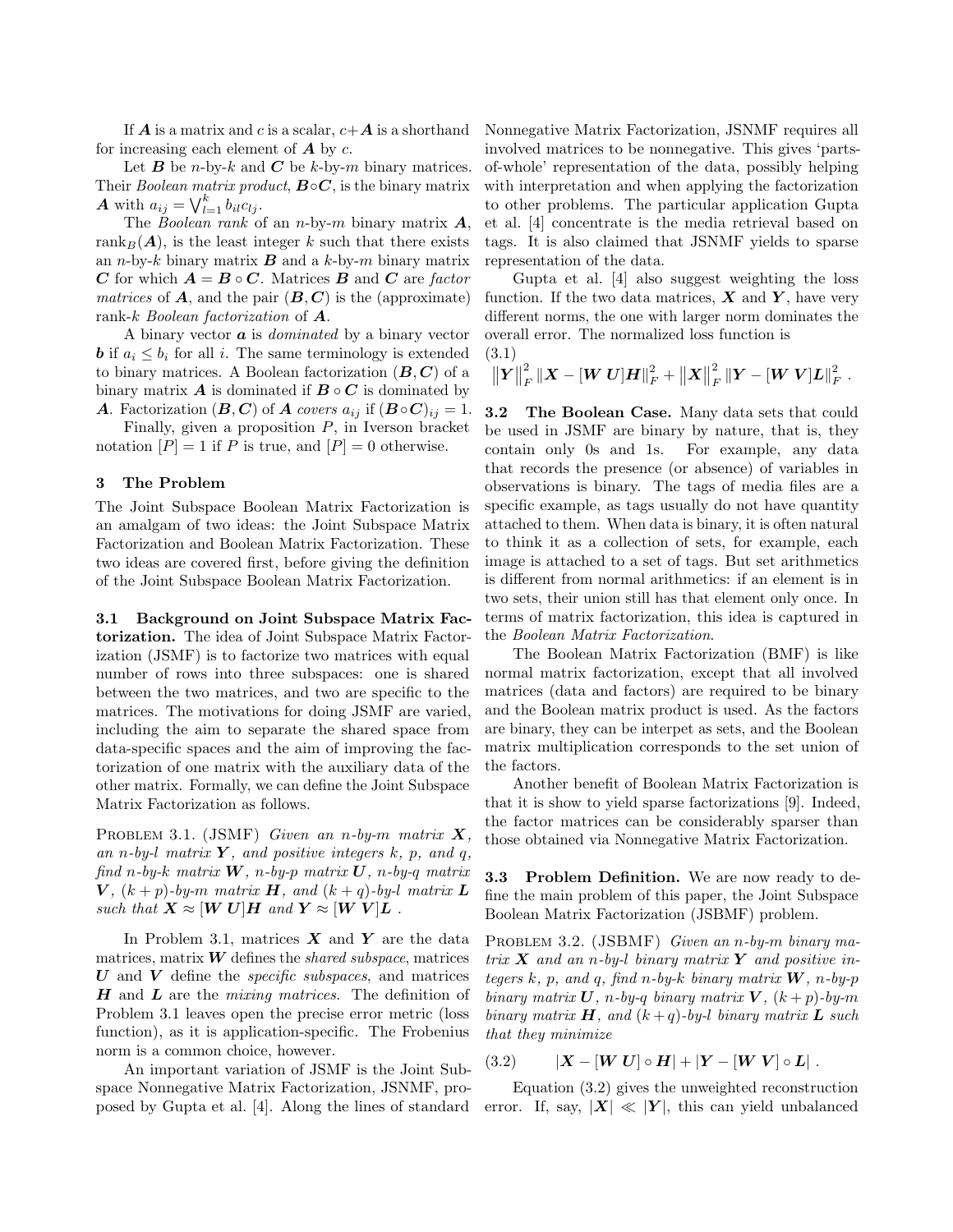results. Similar to (3.1), we can add weights so that the errors are proportional to the number of 1s in the matrices. This gives us

(3.3) 
$$
|Y| |X - [W U] \circ H| + |X| |Y - [W V] \circ L|
$$
.

3.4 Computational Complexity. The computational complexity of JSBMF does not differ from BMF, not at least in the case of lower bounds: setting  $X = Y$ and  $p = q = 0$  the problem reduces back to the normal BMF, and therefore we can conclude that JSBMF is NP-hard even to approximate [10].

# 4 The Algorithms

We will present three different algorithms for JSBMF. The first could be considered more as a baseline method against which the other two are tested. The second is a relatively straight forward extension of an existing method for BMF, and the third algorithm is a modification of the second that can circumvent some of its potential problems. All these three algorithms need to solve the BMF problem. An adapted version of the Asso algorithm [10] is used for that purpose.

4.1 An Adapted Asso Algorithm and a Greedy Algorithm for Updating the Factors. To do the BMF, we employ the Asso algorithm of Miettinen et al. [10], but modified to work with element weights. To explain how this is obtained, we need to know how Asso works. Due to space constraints, the full Asso algorithm is not presented, however, but focus is on what will change. Full details of the algorithm can be found from [10]. Notice, however, that we use the modified Asso algorithm as a black box; any algorithm for BMF that accepts element-wise weights could be used instead.

The algorithm first creates a set of candidate (column) factors based on pairwise row association confidencies of the data (see [10] for more details). It then selects, greedily, one of the candidate factors to be the first column factor, and builds the corresponding row factor. This selection is done based on cover function, which is computed for each candidate factor and each column of the data matrix. If  $\boldsymbol{a}$  is a column of the data matrix and  **is a candidate factor, cover is defined as** (4.4)

$$
cover(a,b,c) = \sum_{i} (c(i)[a_i = 1] - c(i)[a_i = 0])[b_i = 1],
$$

where  $c(i)$  is 0 if  $a_i$  is already covered by the decomposition, and  $c(i) = 1$  otherwise.

Initially  $c(i) = 1$  for all i. The selected candidate is the one that has highest cover value summed over all columns of the data matrix. The corresponding row factor has 1s for those columns where cover is positive. After the row and column factors are build, function c is updated to have zeros on those elements that are already covered.

Updating Asso to work with weights is straight forward. We just replace  $c$  with a weight function  $w$  that gives (positive) weight for each element that is not yet covered, and 0 for the covered elements. This is enough to make sure that Asso minimizes the weighted loss. The calling sequence of Asso is  $Asso(X, k, N)$ , where X is the data matrix,  $k$  is the rank of the decomposition, and  $N$  is a (nonnegative) matrix of same size than  $X$  that defines the element-wise weights.

The second algorithm we need is an algorithm to (greedily) update the factors. The algorithm, called updateFactors works as follows. Given  $X, Y, W$ ,  $U, V, H$ , and  $L$ , the algorithm first considers each element of  $W$  and sees if 'flipping' the value (i.e. setting  $w_{ij} = 1 - w_{ij}$ ) would reduce the (possibly weighted) cost. After it has iterated over  $W$ , it iterates over matrices U and V, and then over matrices  $H$  and L. After this, it returns the updated factors. An important property of the algorithm is that it is guaranteed to either return the original factors or to reduce the error by at least 1.

The updateFactors method is very simple method. It might seem that it will be overly expensive to use, but in fact this was not the case in the experiments. The time complexity is  $O(nml \max\{n, m, l\}^2)$  at worst case, but in practice it is faster as we can speed up the Boolean matrix multiplication by noticing that we only need to compute the sum defining the value of a matrix element up to the point where we see the first 1. Also we can parallelize the computation: the rows of  $W, U$ , and  $V$ , and the columns of  $H$  and  $L$  can be updated simultaneously as they do not interfere with each other. We can also update  $V$  and  $U$ , and  $H$  and  $L$  simultaneously.

4.2 The ConcatAsso Algorithm. The simplest way to solve a joint subspace factorization is by concatenating the two data matrices into one and decomposing that matrix using existing tools. This is exactly what ConcatAsso does: given  $X$  and  $Y$ , it finds the Boolean factorization of  $[\boldsymbol{X} \boldsymbol{Y}]$ . The rank of the BMF decomposition is set to  $k+p+q$ , such that the factorization contains  $n\text{-by-}(k+p+q)$  binary matrix **B** and  $(k+p+q)\text{-by-}(m+l)$ binary matrix  $C$ . The factor matrices  $B$  and  $C$  are split into the JSBMF factor matrices  $W, U, V, H$ , and  $L$ as follows.

Consider  $\boldsymbol{b}$ , a column of  $\boldsymbol{B}$ , and its corresponding row of  $C$ ,  $c$ . If  $c$  has 1s only on first  $m$  columns (corresponding to the columns of  $X$ ), vector **b** is a column of U and c (truncated to proper length) is added to  $H$ ; if c has 1s only on columns corresponding to the columns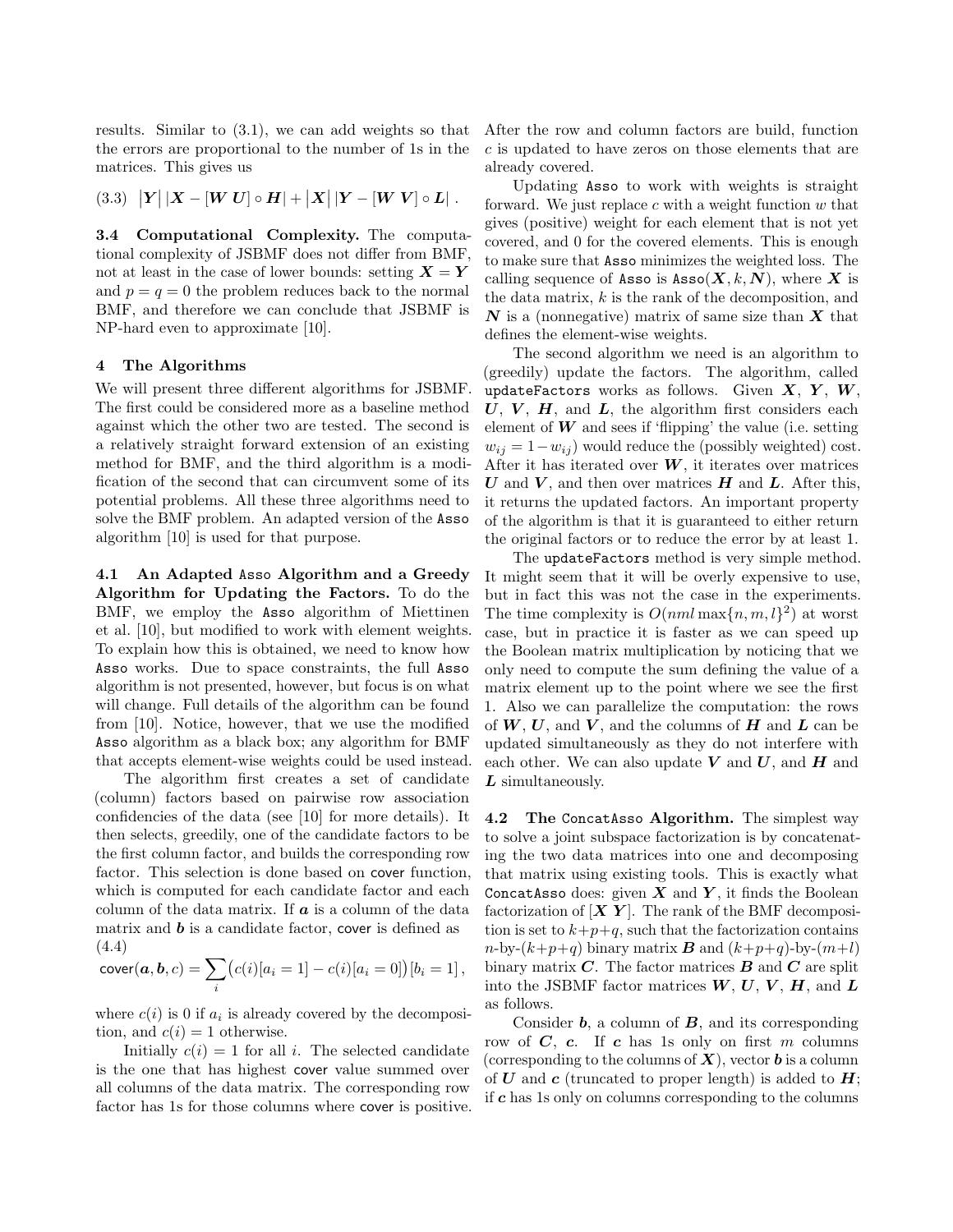Algorithm 1 The baseline algorithm for JSBMF.

**Input:** Binary matrices  $X$  and  $Y$ , parameters  $k$ ,  $p$ , and  $q$ . **Output:** Binary factor matrices  $W, U, V, H$ , and  $L$ . 1: function ConcatAsso $(X, Y, k, p, q)$ 2:  $(B, C) \leftarrow \text{Assoc}([X \ Y], k + p + q)$ 3:  $(W, U, V, H, L) \leftarrow \text{splitsFactors}(B, C)$ 4: repeat 5:  $(W, U, V, H, L) \leftarrow$  $updateFactors(X, Y, W, U, V, H, L)$ 6: until converged 7: return  $W, U, V, H, L$ 

of  $Y$ , vector  $b$  is a column of  $V$  and truncated  $c$  is added to  $L$ ; otherwise **b** is a column of **W** (we assume c is not empty) and  $c$  is split into two vectors that are added to  $H$  and  $L$ . The overview of ConcatAsso algorithm is given in Algorithm 1 where the splitting process is referred to as splitFactors.

For the sake of clarity the pseudocode of ConcatAsso (and all upcoming pseudocodes) is presented without the weighting of (3.3). Applying it is, however, straight forward: the weight parameter for Asso has to be changed, and updateFactors has to use weighting.

The ConcatAsso algorithm will not necessarily yield to W with k columns or V with p columns (or U with  $q$  columns); it can be, for example, that one of these matrices is completely empty. Therefore, in the strict sense, ConcatAsso does not solve the Problem 3.2. Instead, it has more power as it can define the number of factors such that they minimize the reconstruction error. As such, it is to be assumed that it will produce the smalles reconstruction error of the proposed methods (this, indeed, is the case – see Section 6).

The time complexity of ConcatAsso is dominated by that of updateFactors, and by the number of times it has to be called. As the updateFactors algorithm reduces the error in each iteration by at least 1, the algorithm will converge in at most  $n(m + l)$  steps. In practice the iterative update converges very fast, often in less than 5 iterations.

4.3 The SharedAsso Algorithm. The first algorithm to actually solve Problem 3.2 is called SharedAsso. Like ConcatAsso it is based on the Asso algorithm, but with slightly more complex implementation. The algorithm will work in three phases. In the first phase it finds the shared factors by calling Asso with  $[X Y]$  and with k factors (unlike Concatasso that used  $k + p + q$ factors). The result of Asso provides the initial matrices  $W, H_W$ , and  $L_W$  (the latter two matrices are the first k rows of  $H$  and  $L$ , respectively).

In the second phase it calls Asso twice to produce the initial specific factors for  $X$  and  $Y$ . But to take the

Algorithm 2 A greedy algorithm for JSBMF. **Input:** Binary matrices  $X$  and  $Y$ , parameters  $k$ ,  $p$ , and  $q$ .

**Output:** Binary factor matrices  $W, U, V, H$ , and  $L$ . 1: function SharedAsso $(X, Y, k, p, q)$ 2:  $(W, [H_W L_W]) \leftarrow \text{Asso}([X Y], k)$ 3:  $(U, H_U) \leftarrow \text{Assoc}(X, p, 1 - W \circ H_W)$ 4:  $(V, L_V) \leftarrow \text{Assoc}(Y, q, 1 - W \circ L_W)$  $5: \qquad \bm{H} \leftarrow [\bm{H}_{\bm{W}}^T \ \bm{H}_{\bm{U}}^T]^T; \ \bm{L} \leftarrow [\bm{L}_{\bm{W}}^T \ \bm{L}_{\bm{V}}^T]^T$ 6: repeat 7:  $(W, U, V, H, L) \leftarrow$ updateFactors $(X, Y, W, U, V, H, L)$ 8: until converged

9: return  $W, U, V, H, L$ 

already-found shared factors into account, it sets zero weight for those elements of  $X$  and  $Y$  that are already covered by the shared factors (i.e. elements that 1 in  $W \circ H_W$  or  $W \circ L_W$ ).

At the begin of the third phase, SharedAsso has initial versions of  $W, U, V, H$ , and  $L$ . It then calls updateFactors to obtain the final versions. The pseudocode of SharedAsso is provided in Algorithm 2.

As with ConcatAsso, the time complexity of SharedAsso is dominated by that of updateFactors and the number of iterative updates done.

4.4 The Dominated Algorithm. The Boolean decomposition has the property that if one pair of corresponding row and column factors cover some 0 of the data matrix, that error cannot be fixed without changing those factors. Because of this, overly greedy initial selection can yield bad end results.

These thoughts serve as the motivation for our third algorithm, the Dominated algorithm. It has one major difference to SharedAsso: the way the initial matrix  $W$  is selected. Instead of using Asso, Dominated, as the name indicates, finds dominated shared factors (i.e. factors that cover only 1s in the data).

To do this, it uses the greedy Set Cover (or rather, Max  $k$ -Cover) algorithm. In short, the idea is to reduce the BMF problem to the Set Cover problem in such a way that the 1s in the data matrix correspond to the elements in the ground set, and the sets in the set system are all possible dominated factors [1, 9]. One can then apply the standard greedy heuristic [7] to this set system to obtain  $e/(e-1)$  approximation for the Max k-Cover problem. This translates into  $e/(e-1)$  approximation of the dominated BMF [9].

The problem with this approach is that if the data matrix is not sparse, the number of sets in the set system grows exponentially, yielding exponential-time algorithm. Miettinen [9] characterized the sparsity properties required to keep the algorithm polynomial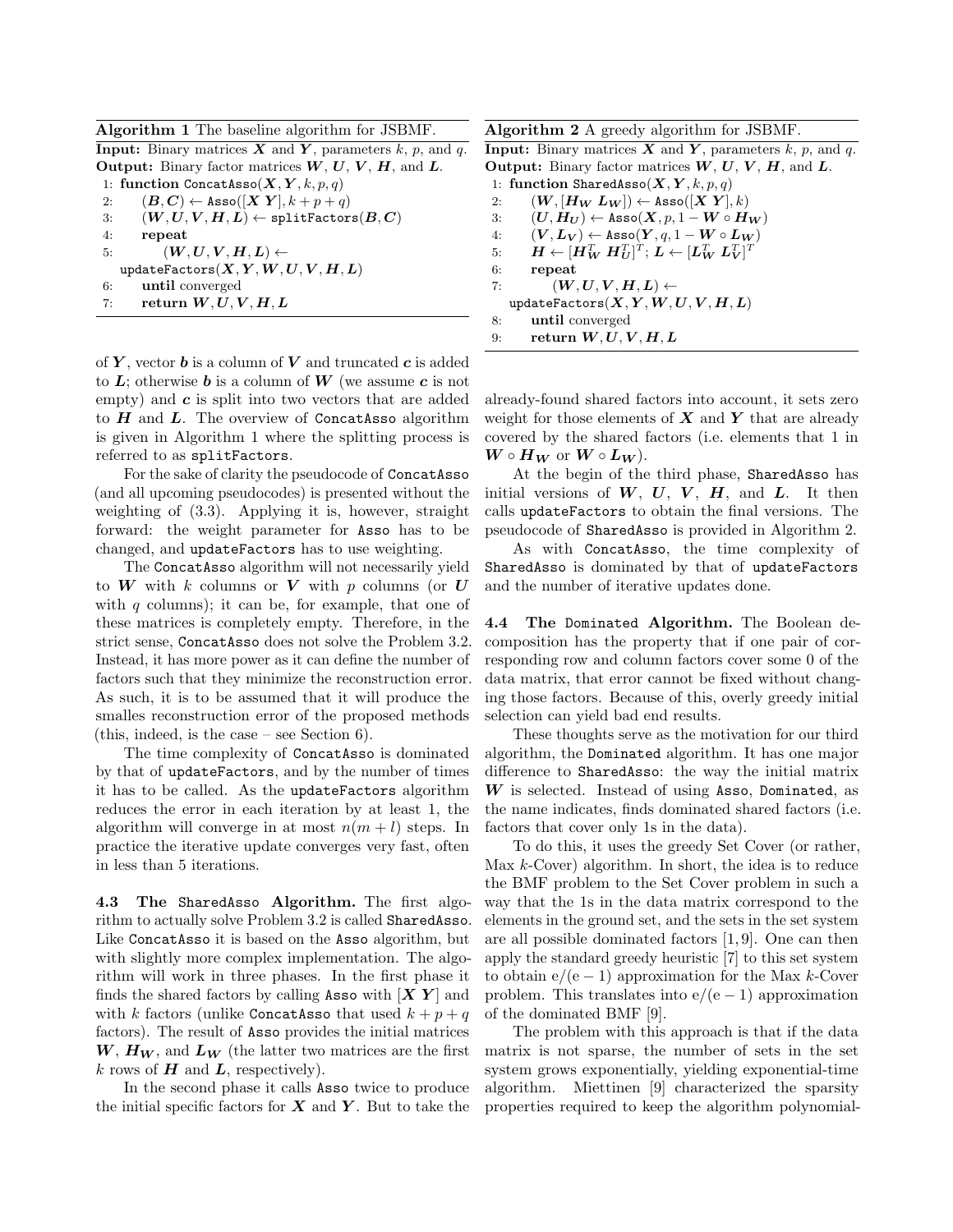time, but we cannot expect all our data sets to fulfill those requirements.

To overcome this problem we approximate the set system itself when needed. Intuitively, the largest sets matter most and we can omit the small ones. But how to effectively find the largest ones? The answer is to use frequent itemset mining. A large set in the set system corresponds to a factor that covers many 1s in the data without covering any 0s (i.e. is dominated). But such factors are exactly the large, monochromatic submatrices, i.e. tiles [2]. Assuming there is no minimum frequency threshold for the itemsets, this gives us exactly the same approximation result.

PROPOSITION 4.1. Using the Maximum k-tiling  $[2]$ , we can obtain an  $e/(e-1)$  approximation of the dominated BMF.

*Proof.* A maximum k-tiling of a matrix is a set of  $k$ tiles (all-1s submatrices) that together cover as much of the 1s of the matrix as possible. Each tile defines corresponding pair of row and column factors as each tile can be expressed (uniquely) as an outer product of two binary vectors. Geerts, Goethals, and Mielikäinen [2] proved that maximum k-tiling can be approximated within  $e/(e-1)$ , from which the claim follows.

So far we have not been able to overcome the problem of too many sets (the proof of [2] requires an access to an oracle), we have just changed the terminology from sets to tiles. The approach we use here is to only use tiles induced by closed itemsets. When using this collection, the algorithm is no more guaranteed to admit any approximation factor, but the number of sets is reduced considerably. Furthermore, we require that the itemsets have items from both matrices.

To sum up, the Dominated algorithm works as follows. First, it finds dominated shared factors for the initial versions of  $W$ ,  $H_W$ , and  $L_W$ . Then it proceeds as SharedAsso: it calls Asso with the weight of the already-covered elements set to 0, and with those results, starts the iterative update phase updateFactors. The pseudocode is given in Algorithm 3.

Notice that the greedy Max k-cover algorithm lends itself nicely to element-wise weights. The algorithm works as well with the elements having weights, and the requirement for the dominated factors means that we do not have to worry about the costs of covering 0s.

The time complexity of updateFactors is in practice (and in theory) dominated by the tiling which, depending on the minimum frequency parameter  $f$ , can take exponential time. Other than that, its behaviour is akin to the two other algorithms, ConcatAsso and SharedAsso.

Algorithm 3 A tiling-based algorithm for JSBMF.

**Input:** Binary matrices  $X$  and  $Y$ , parameters  $k$ ,  $p$ , and  $q$ , minimum frequency f.

**Output:** Binary factor matrices  $W, U, V, H$ , and  $L$ . 1: function Dominated $(X, Y, k, p, q, f)$ 

2:  $(W, [H_W L_W]) \leftarrow \texttt{tiling}([X Y], k, f)$ 3:  $(U, H_U) \leftarrow \text{Assoc}(X, p, 1 - W \circ H_W)$ 4:  $(V, L_V) \leftarrow \text{Assoc}(Y, q, 1 - W \circ L_W)$  $5: \qquad \bm{H} \leftarrow [\bm{H}_{\bm{W}}^T \ \bm{H}_{\bm{U}}^T]^T; \ \bm{L} \leftarrow [\bm{L}_{\bm{W}}^T \ \bm{L}_{\bm{V}}^T]^T$ 6: repeat 7:  $(W, U, V, H, L) \leftarrow$ updateFactors $(X, Y, W, U, V, H, L)$ 8: until converged 9: return  $W, U, V, H, L$ 

#### 5 Selecting the Correct Approximation Ranks

An important problem with any matrix decomposition method is the selection of the rank of the approximation. The problem is even more pronounced with joint matrix factorizations, where the user has to select not just one, but three ranks.

To solve the problem of selecting the ranks, we apply the Minimum Description Length (MDL) principle. The MDL principle says that the correct ranks are those that allow us to represent the data with fewest bits.<sup>1</sup> To use the MDL principle, we must first select some ranks, compute the factorization, and then compute the encoding length of the factorization. After repeating this process with different ranks, we can select the combination of ranks that gives the shortest encoding.

To apply the MDL principle, we will encode the factor matrices  $W, U, V, H$ , and  $L$ , and the error introduced by the factorization. The error is represented as matrices  $E_X = X \otimes ([W U] \circ H)$  and  $E_Y =$  $Y \otimes ( [W V] \circ L ),$  where  $\otimes$  is the element-wise exclusiveor operator. With the knowledge of factors and error, we can reconstruct  $X$  and  $Y$  exactly.

The intuition of using MDL is that expressing structure with factors and noise with noise matrices takes less bits than if factors are expressed with noise matrices or noise with factors. MDL is also well-suited for JSBMF, as it selects the individual ranks of the subspaces. Let  $u$  be a specific factor for  $X$  and  $v$  be a specific factor of Y. If we remove  $u$  and  $v$  and replace them with a single shared factor  $w$  we (typically) save on encoding length of the factor matrices. Depending how similar  $u$  and  $v$  were, this saving can carry on to the total encoding length, or be nullified by the increase of encoding length for error matrices. In the former case, we consider the replacement of  $u$  and  $v$  with  $w$  beneficial even if the error is slightly increased. Notice that if we

 $\overline{^{1}$  For more information about MDL, see [3].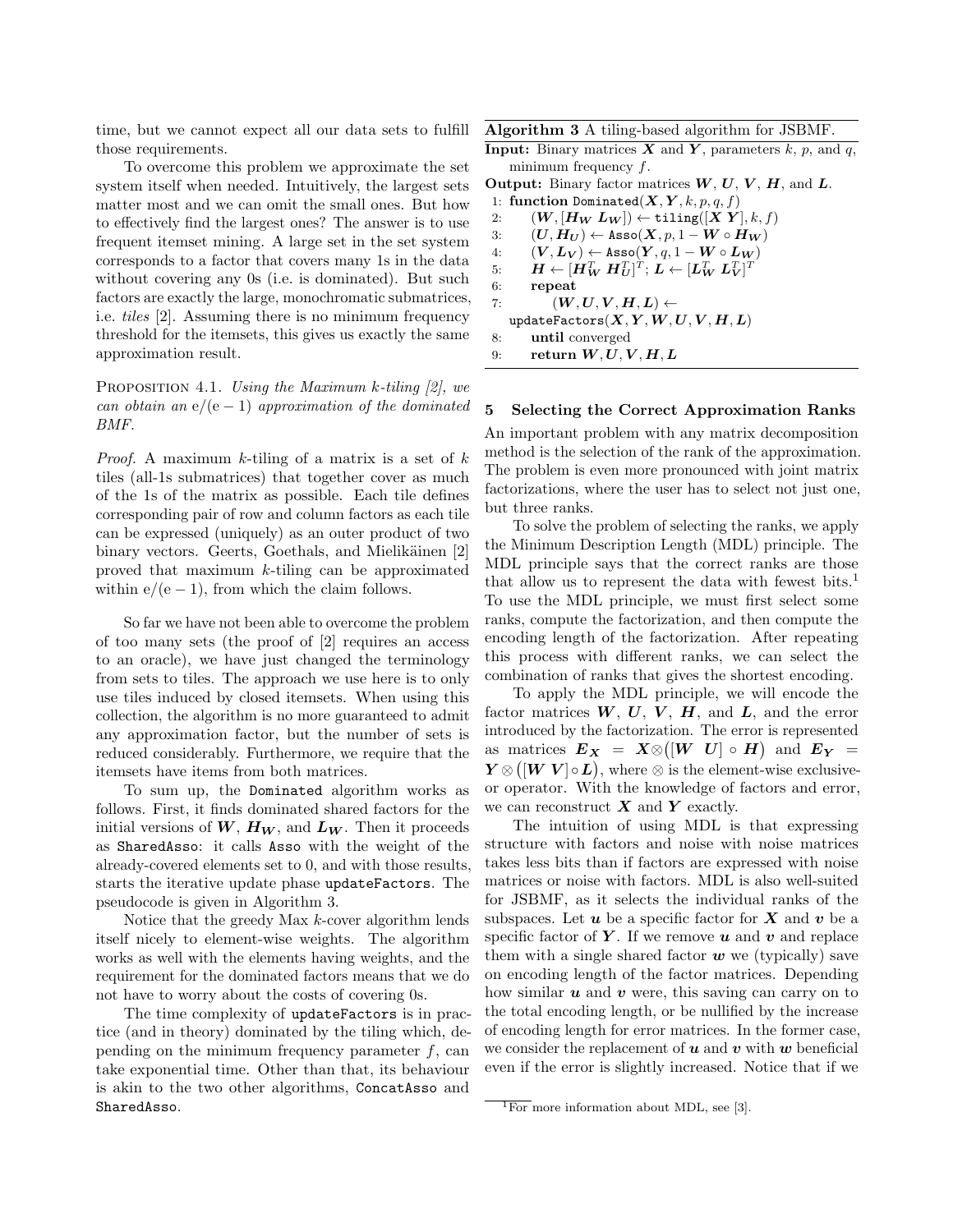let k, p, and q vary, but fix  $k + p$  and  $k + q$ , and aim just to minimize the error, letting  $k = 0$  yields always the best solution.

To compute the encoding length, we will adapt a recently-proposed method of using MDL for standard Boolean matrix factorization [11].

First we need to encode the factor matrices. In MDL parlance, this corresponds to the encoding of the model (or hypothesis). We start by encoding the dimensions  $n, m,$  and l using Elias-Delta coding [3], requiring  $\log(x) + 2\log(\log(x) + 1) + 1$  bits to encode integer x. We then encode the ranks  $k$ ,  $p$ , and  $q$ . We do not wish to introduce bias for small ranks by using Elias-Delta here, so instead we encode them using fixed number of bits. This works as we can bound the ranks from given  $n, m$ , and l. To encode k, we need  $L(k) = \log(\min\{n, m, l\})$ bits (if  $k = \min\{n, m, l\}$ , at least one of the data matrices can be encoded trivially using identity matrix as the other factor). With  $k$  known, we can further bound  $p$ and  $q$ :

$$
L(p) = \log(\min\{n, m-k\})
$$
 and 
$$
L(q) = \log(\min\{n, l-k\}).
$$

Following [11], we encode each factor separately. This means that we encode columns of  $W, U$ , and  $V$ and rows of  $H$  and  $L$  independently. We will explain how to encode  $W$ ; other factor matrices are encoded analogously. Each column of  $W$  is encoded using the optimal prefix code. This can be computed when one knows the fraction of 1s in the column,  $p_1^{\mathbf{w}_i} = |\mathbf{w}_i|/n$ . Value  $p_1^{\mathbf{w}_i}$  takes  $\log n$  bits to encode. The optimal prefix code lengths for 1 and 0 in a column  $w_i$  are then

$$
l_1(\mathbf{w}_i) = -\log(p_1^{\mathbf{w}_i})
$$
 and  $l_0(\mathbf{w}_i) = -\log(1-p_1^{\mathbf{w}_i}).$ 

The number of bits we need to encode the matrix  $W$  is (5.5)

$$
L(\boldsymbol{W}) = k \log n + \sum_{i=1}^k (|\boldsymbol{w}_i| l_1(\boldsymbol{w}_i) + (n - |\boldsymbol{w}_i|) l_0(\boldsymbol{w}_i)).
$$

Encoding the remaining factor matrices using analogous process finishes the model part. What remains is the error matrices  $E_X$  and  $E_Y$ , i.e. the data given the model. To encode the error, we use the Typed XOR model from [11] (for motivation behind the model, and some alternative models, see [11]). This approach is based on idea of first dividing the error to false positives (i.e. those elements that are 0 in the data but are represented as 1) and false negatives (that are 1 in the data but are represented as 0). For  $E_X$ , we denote these two error types by  $E_X^+$  and  $E_X^-$ , respectively, yielding  $\boldsymbol{E_X} = \boldsymbol{E_X^+} + \boldsymbol{E_X^-}.$ 

Let  $\mathbf{X} = [\mathbf{W} \ \mathbf{U}] \circ \mathbf{H}$ . We define the probability of 1s in  $E_X^+$  to be  $p_1^+ = |E_X^+|/(nm - |\widetilde{X}|)$  and the

probability of 1s in  $E_X^-$  to be  $p_1^- = |E_X|/|\widetilde{X}|$ . With these probabilities we can again make optimal prefix codes for 1s and 0s in  $E_X^+$  and  $E_X^-$ . For  $E_X^+$  these have length  $l_1^+ = -\log p_1^+$  and  $l_0^- = -\log(1-p_1^+)$ , respectively. Prefix code lengths  $l_1^-$  and  $l_0^-$  are computed analogously. We now have

(5.6) 
$$
L(\boldsymbol{E_X}) = L(\boldsymbol{E_X^+}) + L(\boldsymbol{E_X^-})
$$

with

$$
L(\mathbf{E}_{\mathbf{X}}^{+}) = \log(nm - |\widetilde{\mathbf{X}}|) + |\mathbf{E}_{\mathbf{X}}^{+}| l_{1}^{+}
$$
  
+ 
$$
(nm - |\widetilde{\mathbf{X}}| - |\mathbf{E}_{\mathbf{X}}^{+}|) l_{0}^{+}
$$
  

$$
L(\mathbf{E}_{\mathbf{X}}^{-}) = \log |\widetilde{\mathbf{X}}| + |\mathbf{E}_{\mathbf{X}}^{-}| l_{1}^{-} + (|\widetilde{\mathbf{X}}| - |\mathbf{E}_{\mathbf{X}}^{-}|) l_{0}^{-}.
$$

The length for encoding  $E_Y$  is computed analogously, finishing our encoding length computation.

## 6 Experimental Evaluation

The proposed methods were compared using both synthetic and real-world data. The effectiveness of the MDL rank selection was also studied with both types of data. In addition to the Boolean methods proposed here, the JSNMF algorithm proposed by Gupta et al. [4] was used.

Comparing Boolean methods to JSNMF is not straight forward. When  $X$  and  $Y$  are binary the normalization constants in (3.1) become just the number of 1s in the respective matrices, i.e. the weighting is the same as used with the Boolean methods. But as the factor matrices are allowed to be non-negative rather than binary, the errors are not computed equivalently. As the elementwise errors are squared, all residual errors less than 1 are considered less than their face value; this generally favors dense factors that yield small errors in most (if not all) elements. As the Boolean methods cannot have errors smaller than 1, using Frobenius distance generally places them in a disadvantage. On the other hand, if we use sum of absolute differences, the small error made by JSNMF yields high overall error – but this approach is unfair to JSNMF.

We resolve this problem by reporting, when applicable, both types of error for JSNMF. When we report the error in the sum of absolute distances, the method is referred as  $JSMMF_B$ , and when we report the error using the squared residual error, we use  $JSMMF_F$ . In both cases the underlying algorithm is the same, just the error metrics changes.

As JSNMF is based on iterative updates form a random starting point, all results are the best of 13 restarts with identical parameters. The maximum number of iterations was set to 300.

The various parts of the algorithms were implemented using Matlab, C, and Python. For mining the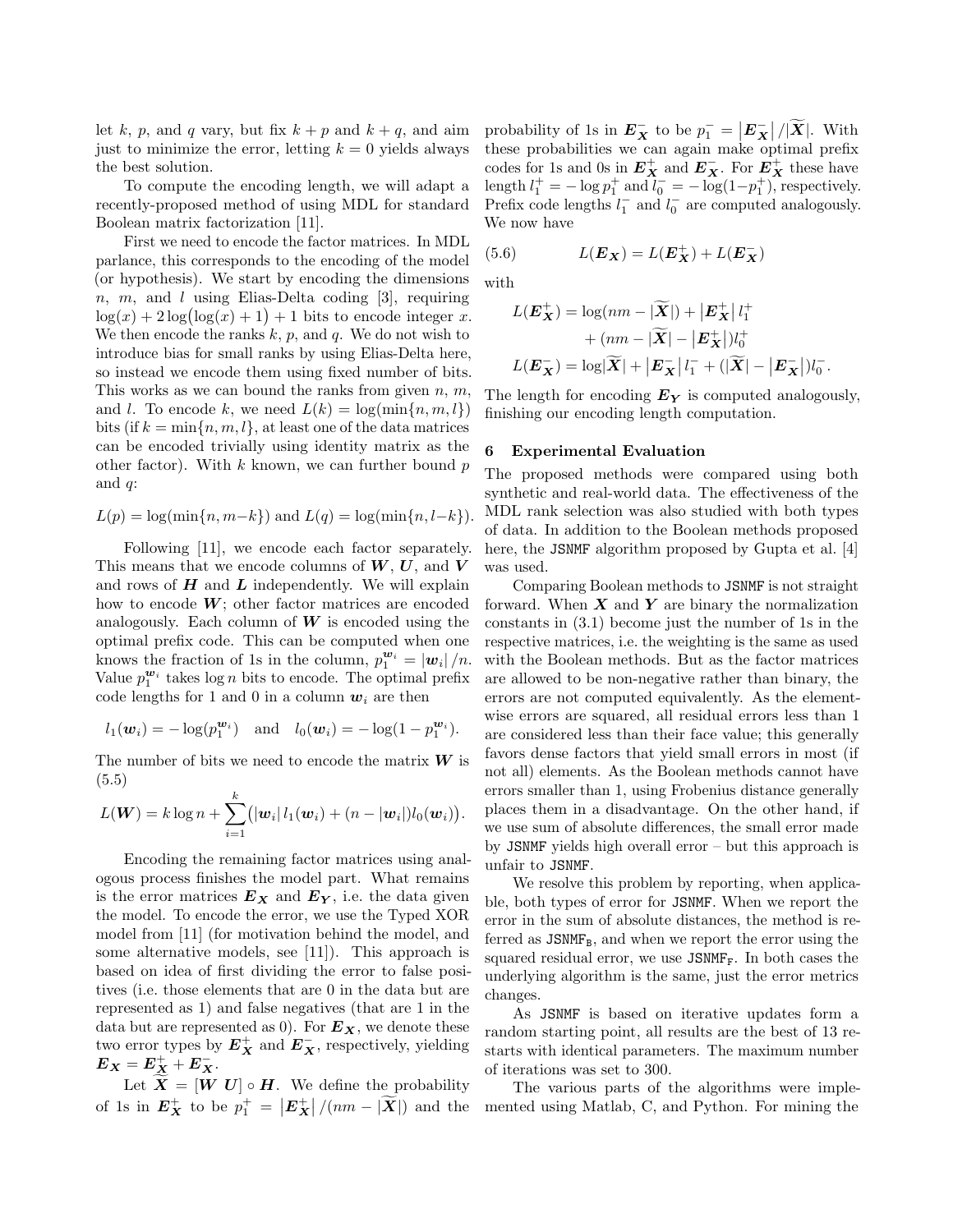closed itemsets we used Christian Borgelt's implementation<sup>2</sup> of the FPgrowth algorithm  $[5]$ .

6.1 Synthetic Data. The purpose of the experiments with the synthetic data is to study, in a controlled manner, the effects various data characteristics have to the algorithms. These characteristics are  $(i)$  noise level;  $(ii)$  number of shared factors;  $(iii)$  number of specific factors; and  $(iv)$  density of the factors. In addition, we also varied  $l$ , the number of columns in  $Y$ : it was set to either  $l = 40$ , representing a case with a narrow data matrix, or to  $l = 200$ , representing a case with a more square data matrix. The number of rows in  $X$  and Y was always 150 and the number of columns in  $X$  was always 110.

To create the synthetic data we created random factor matrices  $W, U, V, H$ , and  $L$  for each combination of parameters. The factor matrices were multiplied to form  $X$  and  $Y$ , after which the noise was added. This process was repeated to create 10 random data matrix pairs for each parameter combination. The default values for the parameters were: noise level 5% (with respect to the number of 1s in the data), number of shared factors  $k = 10$ , number of specific factors  $p = q = 10$ , and density of factor matrices 0.05.

In the following figures, Boolean methods are compared to  $JSMMF_F$  when the Boolean methods used weighted loss (i.e. when all methods used the same weighting scheme). Notice that the error of  $JSMMF_F$ is the weighted squared Frobenius distance, not the (weighted) sum of absolute distances. That error was also computed (JSNMF<sub>B</sub>), but the results were considerably worse than those of the other methods, and are omitted. In the figures, all points are averages over the 10 random matrices (5 in Fig. 5) and the width of the error bars is twice the standard deviation.

Noise. Figure 1 presents the results with varying noise level. Here  $l = 200$  and the noise level is reported with respect to the number of 1s in the data matrices.

From Fig. 1(a) (unweighted loss) we can see that, rather unsurprisingly, the error of the methods increases as the noise level increases. Furthermore, the increase is almost linear (notice that the x-axis is not linear). All three methods are close to each other, with the order being, as expected, SharedAsso (the worst), Dominated, and ConcatAsso (the best).

Using the weighted loss  $(Fig. 1(b))$  does not change the ordering of the Boolean methods. But somewhat surprisingly, JSNMF<sub>F</sub> is worse than Dominated or ConcatAsso with smaller amounts of noise. Apparently here the Boolean methods can use the power of the Boolean arithmetic while JSNMF cannot benefit form its larger expressive power.

Number of Shared Factors. Figure 2 presents the error when the number of shared factors increases. This also yields increase in the reconstruction error, as is to be expected: the more there are latent factors, the more complex combinations of them appear in the data, making the decomposition harder. In all cases the order of the Boolean methods is the same as it was in Fig. 1.

In Fig. 2(a) we can see the results when  $Y$  is narrow, that is, has only 40 columns. Here, when  $k < 20$ , all methods have very small variance and results close to each other; with  $k = 20$ , though, JSNMF<sub>F</sub> is clearly the best, and all methods have much higher standard deviation.

With  $\boldsymbol{Y}$  having 200 columns (Fig. 2(b)), the results are slightly different. With  $k = 5, 10$ , Dominated is better than JSNMF<sub>F</sub>, and still with  $k = 20$ , ConcatAsso is the best.

Number of Specific Factors. The results for varying the number of specific factors (Fig. 3) mostly follow those presented above. Again, with low values of  $p$  and  $q$ , JSNMF<sub>F</sub> is slightly better than SharedAsso, but slightly worse than Dominated and ConcatAsso. With  $p = 10, q = 30$  it is in par with ConcatAsso. Note, however, that with weighted errors (Fig. 3(b)) and  $p = 10, q = 30$ , Dominated is just slightly worse than SharedAsso. The probable reason for this is discussed below.

Density of the Factor Matrices. The results of Fig. 4 probably explain some of the phenomena we have seen above. First, in weighted and unweighted case we can see that as the density increases, Dominated becomes significantly worse. This not surprising, as higher minimum support threshold for closed itemset mining was used for denser matrices. In other experiments, and here with factor matrix density 0.05, no minimum support threshold was used; with factor matrix density  $0.2$ , the resulting data matrix was so dense<sup>3</sup> that minimum frequency threshold of 0.6 was used in order to make the algorithm run in competitive time. This clearly had the expected adverse effect on the results.

On the other hand, from Fig. 4 we also see that  $JSMMF_F$  is, for the first time, clearly the best method. This probably explains why it is doing better with higher number of shared or specific factors: as the overall number of factors is increased, the expected density of the data also increases, and  $JSMMF_F$  seems to be least affected with that.

 $\frac{1}{2}$ http://www.borgelt.net/fpgrowth.html

 $\overline{^{3}$ The expected density of the data matrices is  $1 - (1 - d^2)^{k+p}$ , where d is the density, i.e. with  $d = 0.2$  and  $k = p = 10$ , the expected density is 0.56.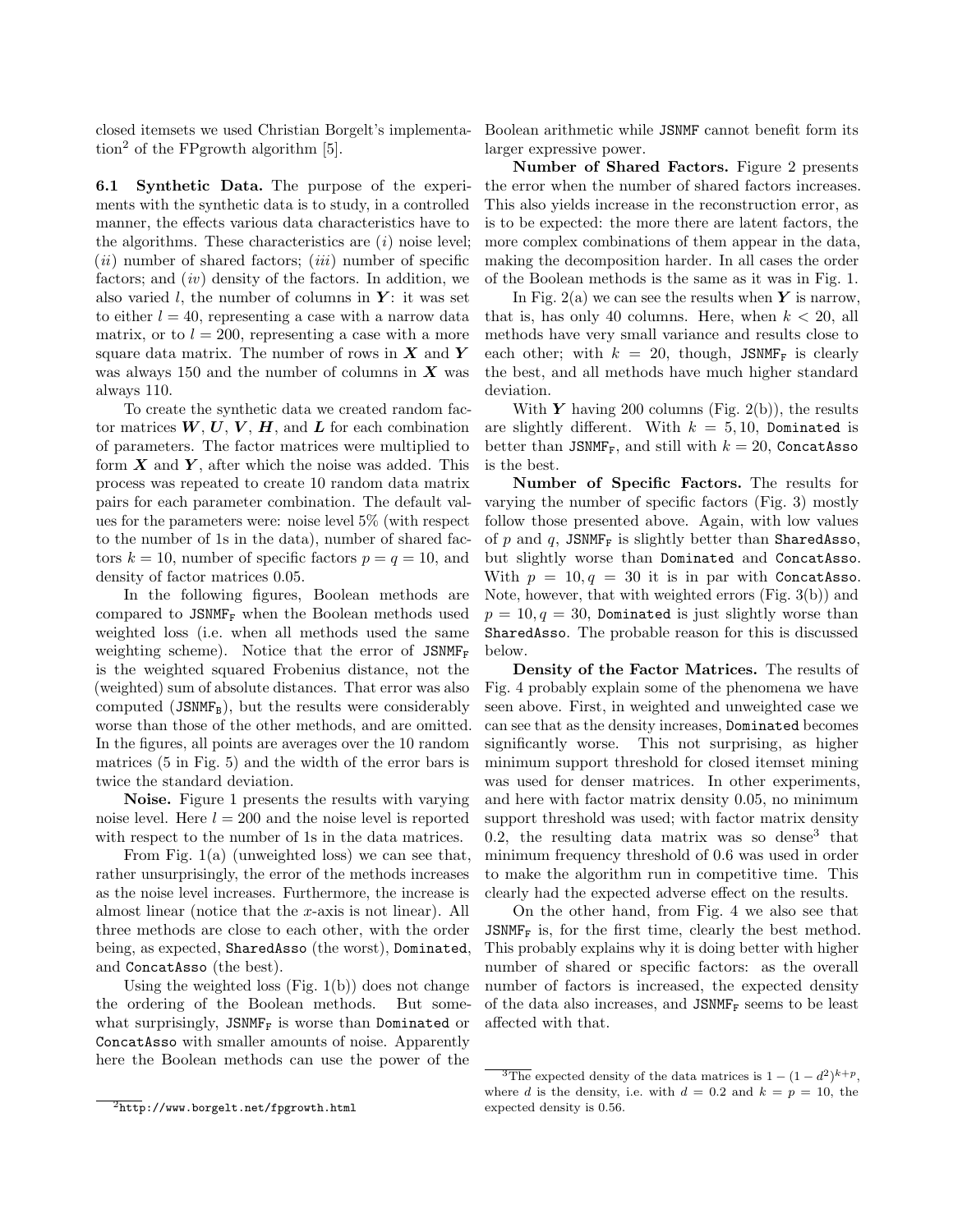

Figure 1: Reconstruction error with respect to noise. (a) Unweighted loss. (b) Weighted loss.



Figure 2: Weighted reconstruction error with respect to the number of shared factors. (a)  $\boldsymbol{Y}$  has 40 columns. (b)  $Y$  has 200 columns.

Selecting the Rank. The MDL method for selecting the ranks was tested with data for varying  $k$ , varying p and q, and varying noise level. Only the  $l = 200$  version was used. In the first two cases, we only tried to estimate the varied parameter  $(k \text{ or } p = q)$ , while the other parameter(s) were kept constant. With varying noise levels, all parameters were varied. The results for varying  $k$  and noise level are presented in Fig. 5. The results for varying  $p$  and  $q$  were similar to the results for varying k.

To estimate  $k$ , the algorithms were run with  $k$ taking values from 1 to 40, and the value of  $k$  giving the smallest encoding length was selected. This was repeated for the five random copies of the synthetic data, and the results in Fig. 5(a) are the averages over these matrices. Generally all methods work reasonably well, though SharedAsso tends to overestimate, and, with true  $k = 20$ , the other two underestimate slightly.

With varying noise level, all parameters were estimated. True parameters were  $k = p = q = 10$ , and the tried values were  $2, 4, 6, \ldots, 40$ . In total 400 parameter configurations were tried as  $p$  and  $q$  were fixed equal. Again, the results are averages over five random data with identical parameters. The results, in Fig.  $5(b)$ ,



Figure 3: Reconstruction error with respect to the number of specific factors. (a) Unweighted loss. (b) Weighted loss. x-axis shows q, the number of specific factors to  $Y$ . The number of specific factors to  $X$ ,  $p$ , was equal to  $q$ except with  $q = 30$ , when  $p = 10$  was used.



Figure 4: Reconstruction error with respect to factor matrix density. (a) Unweighted loss. (b) Weighted loss.

show clearly that Dominated is the best method in this experiment. It returns almost perfect answer (very slightly overestimating  $k$  and underestimating  $p$  and q). SharedAsso gives initially a good estimate to  $k$ , but starts to underestimate as noise level increases, and constantly overestimates  $p$  and  $q$ . In addition, SharedAsso suffers from very large deviation within noise levels. Finally, ConcatAsso is not affected by noise, but constantly overestimates  $k$  and underestimates  $p$  and  $q$ .

Discussion. The synthetic experiments mostly agree with the intuition: of the Boolean methods the ConcatAsso algorithm is the best, but with only small margin to the Dominated algorithm in most cases. The Dominated algorithm then is typically somewhat better than SharedAsso, except when the data is more dense.

Perhaps somewhat surprisingly, JSNMF is usually no better than the Boolean methods. Furthermore, JSNMF returns the densest factor matrices (this is studied more below) and was almost always the slowest method.

When estimating the ranks, Dominated is the best performer. Its performance also establishes that the proposed MDL method works.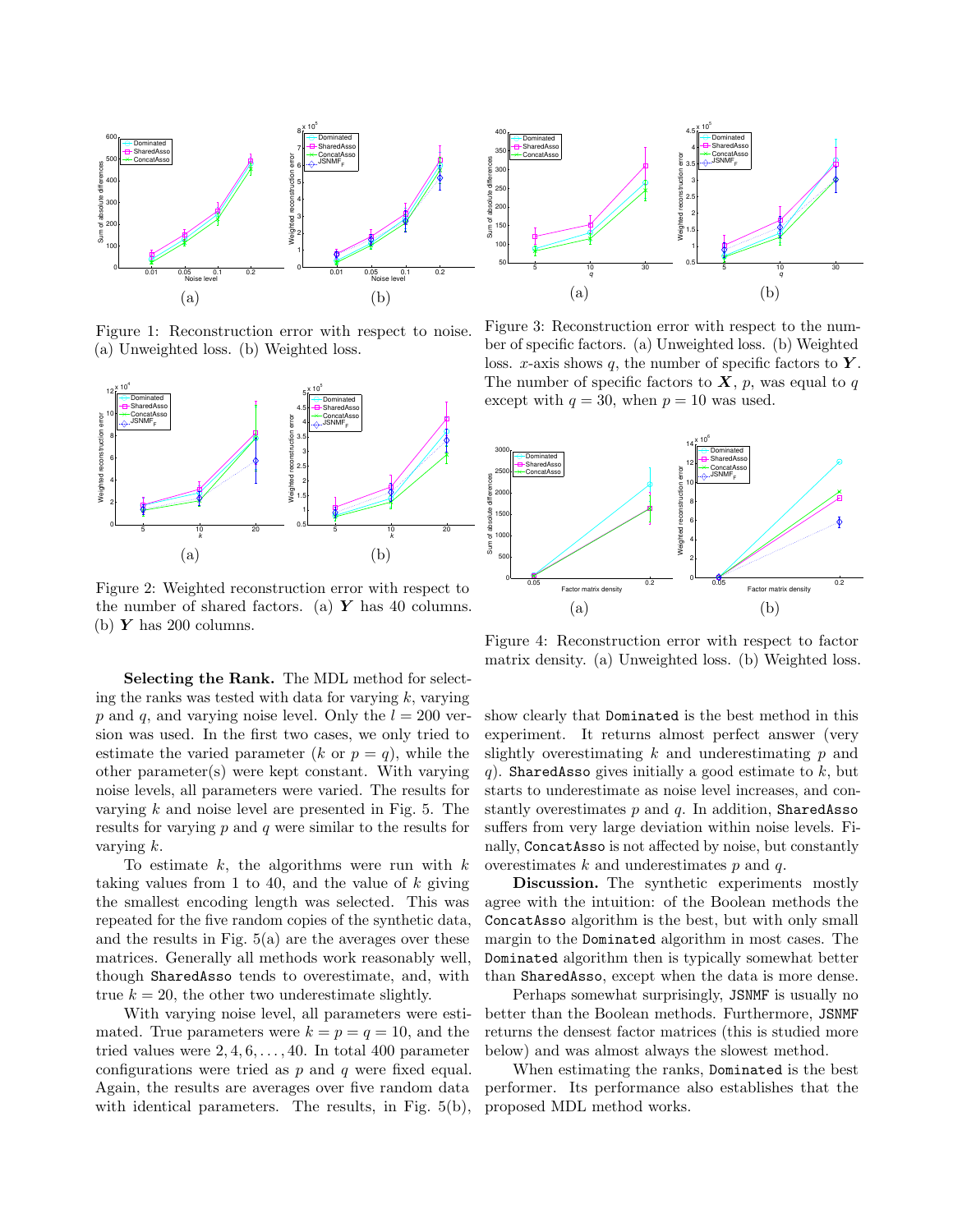

Figure 5: Estimated reconstruction ranks. (a) Estimated  $k$  for different true values of  $k$ . (b) Estimated ranks for true  $k = p = q = 10$  and varying noise. Solid lines represent estimated k and dashed lines represent estimated  $p$  and  $q$ .

6.2 Real-World Data. The algorithms were also studied using five real-world data sets of varying characteristics. The main focus is again on the reconstruction error, but also the density of the factor matrices was studied. All data sets come with row and/or column labels, and we will also provide some examples on the found factors. But as the space constraints render all such studies anecdotal at the best, the focus will be on the numerical results.

The five data sets used are the following. The News data contains an excerpt of the 20 Newsgroups data $^4$ . Matrices  $\boldsymbol{X}$  and  $\boldsymbol{Y}$  contain posts from newsgroups sci.space and soc.religion.christian, respectively. Both matrices have 100 columns (documents) and the rows are 800 most common terms (excluding the stop words). As the data is binary, only the presence of the term is recorded, not its frequency. The DBLP<sup>5</sup> data contains information about authors that have published in 19 conferences and their co-authors. Here, rows correspond to the authors and columns of  $X$  are the conferences (i.e.  $X$  has 19 columns), while the columns of  $Y$  represent the same authors as the rows, and therefore Y is symmetric. The data has 2345 authors.

The Mammals data is a subset of the European Mammal Atlas<sup>6</sup> [12]. The rows correspond to spatial locations in Europe, and matrix  $\boldsymbol{X}$  records the presence of carnivorous mammal species while matrix  $Y$  records the presence of herbivorous species. There are 2670 spatial locations, 40 carnivorous species, and 51 herbivorous species. The Web data<sup>7</sup> contains terms from the web pages of US Universities' CS departments. The rows correspond to the pages. The columns of  $X$  correspond to the terms found in the body text of the page and the columns of  $Y$  correspond to the terms found in links pointing to that page. There are 1051 pages, 1798 terms in the body text, and 438 terms in the links.

Finally, the Tags data is gathered from the LabelMe<sup>8</sup> [13] and Flickr<sup>9</sup> databases. The rows correspond to 119 tags associated to images, and the columns correspond to the images. The data has 735 images from LabelMe and 4159 images from Flickr.

Reconstruction Error. We only give the results with weighted loss functions (Table 1); the unweighted results were analogous. The two JSBMF methods, Dominated and SharedAsso, are mostly very close to each other, but unlike with synthetic data, here SharedAsso is often somewhat better. Part of this is probably due to the fact that Dominated had to use 5% minimum support with the Web data and 10% minimum support with the Mammals data. Nevertheless, the differences between the best and worst Boolean method (including ConcatAsso) are typically small, peaking at 15% with the Tags data.

In all other data sets except the DBLP data there is a pair of parameter configurations that keep the total number of factors used to explain each matrix constant (the first and the last row of each data sets' results). This allows us to study the effects of increasing the fraction of shared factors. One could assume that this decreases the reconstruction error slightly, as the shared factors cannot cover the specific parts of data that well.

Indeed, this seems to be the case. Interestingly, though, with News and Web data, increasing the total number of factors per matrix from 16 to 20 did not improve ConcatAsso's results, and moreover, it even increased the error of Dominated.

Comparing the results of the Boolean methods to JSNMF<sub>F</sub> and JSNMF<sub>B</sub> we see that even if the Boolean methods were on a par with  $JSMMF_F$  in the synthetic experiments, with real-world data  $JSMMF_F$  obtains smaller reconstruction errors (the sole exception being the first row of Tags data, where ConcatAsso is better), whereas in all cases,  $JSMMF_B$  is much worse than any other method (as expected). That  $JSMMF_F$  is better than the Boolean methods is also in accordance with the results from the previous studies where Boolean and non-negative methods are compared (e.g. [10]). Yet, with the exception of the Mammals data, the difference is modest. The behaviour with the Mammals data is probably explained by the fact that it is the most dense of the tried data sets.

 $\frac{4 \cdot 4}{4 \cdot 4 \cdot 5}$ ://people.csail.mit.edu/jrennie/20Newsgroups/

<sup>5</sup>http://www.informatik.uni-trier.de/~ley/db/

 $^6$ http://www.european-mammals.org

<sup>7</sup>http://www.cs.cmu.edu/afs/cs/project/theo-11/www/ wwkb/

 $8$ http://labelme.csail.mit.edu/

 $^{9}$ http://www.flickr.com/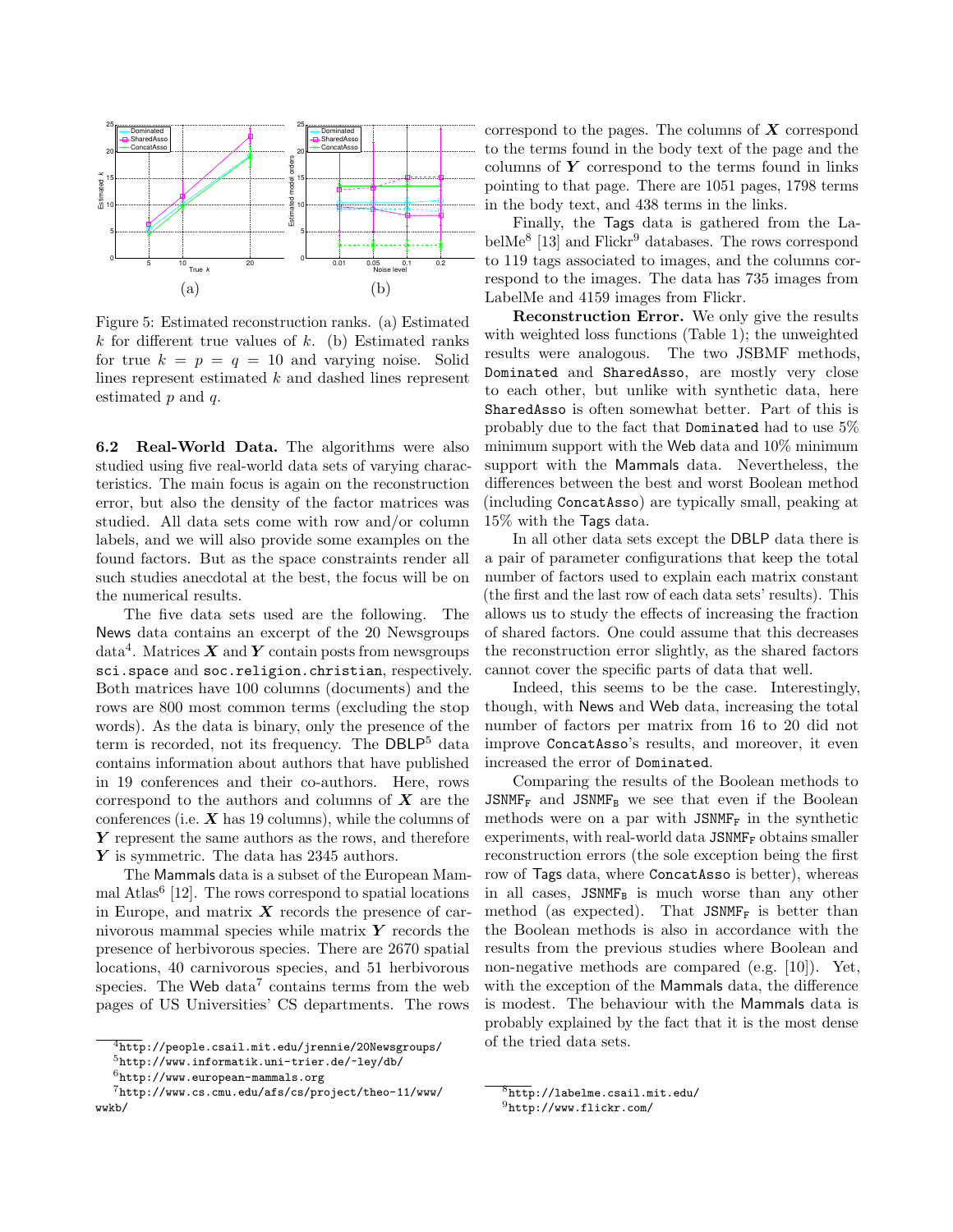| Dataset     | (k, p, q)   | Dominated | SharedAsso | ConcatAsso | $JSNMF_R$ | $JSMMF_F$ |
|-------------|-------------|-----------|------------|------------|-----------|-----------|
| <b>News</b> | (4, 16, 16) | 9.57      | 9.27       | 9.25       | 18.06     | 7.40      |
|             | (8, 8, 8)   | 11.62     | 11.03      | 11.02      | 20.96     | 8.87      |
|             | (16, 4, 4)  | 12.61     | 11.02      | 11.02      | 21.18     | 8.88      |
| <b>DBLP</b> | (4, 8, 20)  | 288.76    | 265.90     | 250.16     | 496.19    | 221.27    |
|             | (8, 4, 16)  | 316.19    | 268.44     | 253.48     | 522.15    | 225.29    |
| Mammals     | (4, 8, 8)   | 196.79    | 183.13     | 174.11     | 294.85    | 117.16    |
|             | (8, 4, 4)   | 217.11    | 206.17     | 205.36     | 362.76    | 144.88    |
| Web         | (4, 16, 16) | 306.73    | 303.83     | 297.66     | 560.00    | 260.08    |
|             | (8, 8, 8)   | 326.00    | 315.74     | 312.04     | 576.43    | 273.51    |
|             | (16, 4, 4)  | 339.78    | 312.79     | 312.04     | 593.77    | 271.24    |
| Tags        | (4, 16, 16) | 161.12    | 157.03     | 121.19     | 287.54    | 135.59    |
|             | (8, 8, 8)   | 176.13    | 179.32     | 156.11     | 311.02    | 150.99    |
|             | (16, 4, 4)  | 166.84    | 162.60     | 156.11     | 299.57    | 142.15    |

Table 1: Weighted reconstruction errors for real-world data. JSNMF<sub>F</sub> uses squared Frobenius distance, all others use sum of absolute distances. Values are scaled by  $10<sup>6</sup>$ .

Density of the Factors. In addition to the reconstruction error, the density (or sparsity) of the factor matrices is an important characteristic in many applications. The Boolean methods generally produce very sparse factors.

The matrix decomposition methods based on the standard linear algebra, on the other hand, tend to produce very dense factors, at least if no regularizes are used to control the density. We are not aware of any joint subspace matrix factorization algorithm that would use regularizes, and therefore we used JSNMF also in these experiments. The results are presented in Table 2.

As can be readily seen from Table 2, JSNMF produces much denser factors than any of the Boolean methods, which tend to produce very similar densities with each other. Unsurprisingly, SharedAsso produces almost always denser factors than Dominated.

Selecting the Ranks. The description lengths for the computed factorizations can be found in Table 3. The purpose of this experiment was not to find the optimum parameter combination for each data, as that would require very extensive computations; rather, the goal is to study if the selected parameter combinations give rise to any special phenomena. Thus the code lengths themselves are less interesting than their relations to each other.

The first notable phenomenon is that all values are close to each other within same data set. In the case of News, Mammals, and Web, SharedAsso and Dominated agree with the parameter combination. Excluding the Mammals data, ConcatAsso agrees with either one of the two.

Studying the trends within data, we notice that Mammals seems to benefit from moving factors to shared subspace, even if this increased the error (and average density). Similar thing happens with Tags and Dominated, where moving from  $(4, 16, 16)$  to  $(8, 8, 8)$ decreases the MDL score. This shows how the MDL principle works with JSBMF: even if moving factor matrices from specific subspaces to shared subspace can never improve the error (if the total number of factors is reduced), it can improve the MDL score by being easier to encode.

Interpertability of the Results. One of the main reasons behind using the Boolean methods is the interpretability of the results [10]. The iterpretability of plain BMF is studied previously (see e.g. [10]), and therefore we concentrate here on the specific properties of JSBMF.

Because of space constraints, we only report results with the News and Tags datasets. For News, the algorithm was Dominated without weighting (as the matrices are of the same size and of similar density, weighting would have not changed the results much) and the parameters were  $k = p = q = 8$ . The shared factors in  $W$  contain terms that appear in both newsgroups. This can be easily seen from the results. The factors in  $W$  are rather sparse (no more than 30 terms in any of the factors), and contain words such as 'year', 'fact', ''system', 'air', 'understand', 'human', 'true', 'teach' or 'fact', 'live', 'discuss', 'question' – clearly general words found in any English corpus. Interestingly,  $W$  contains also factors with terms 'christian', 'god' and 'space'. While these terms are often associated to one of the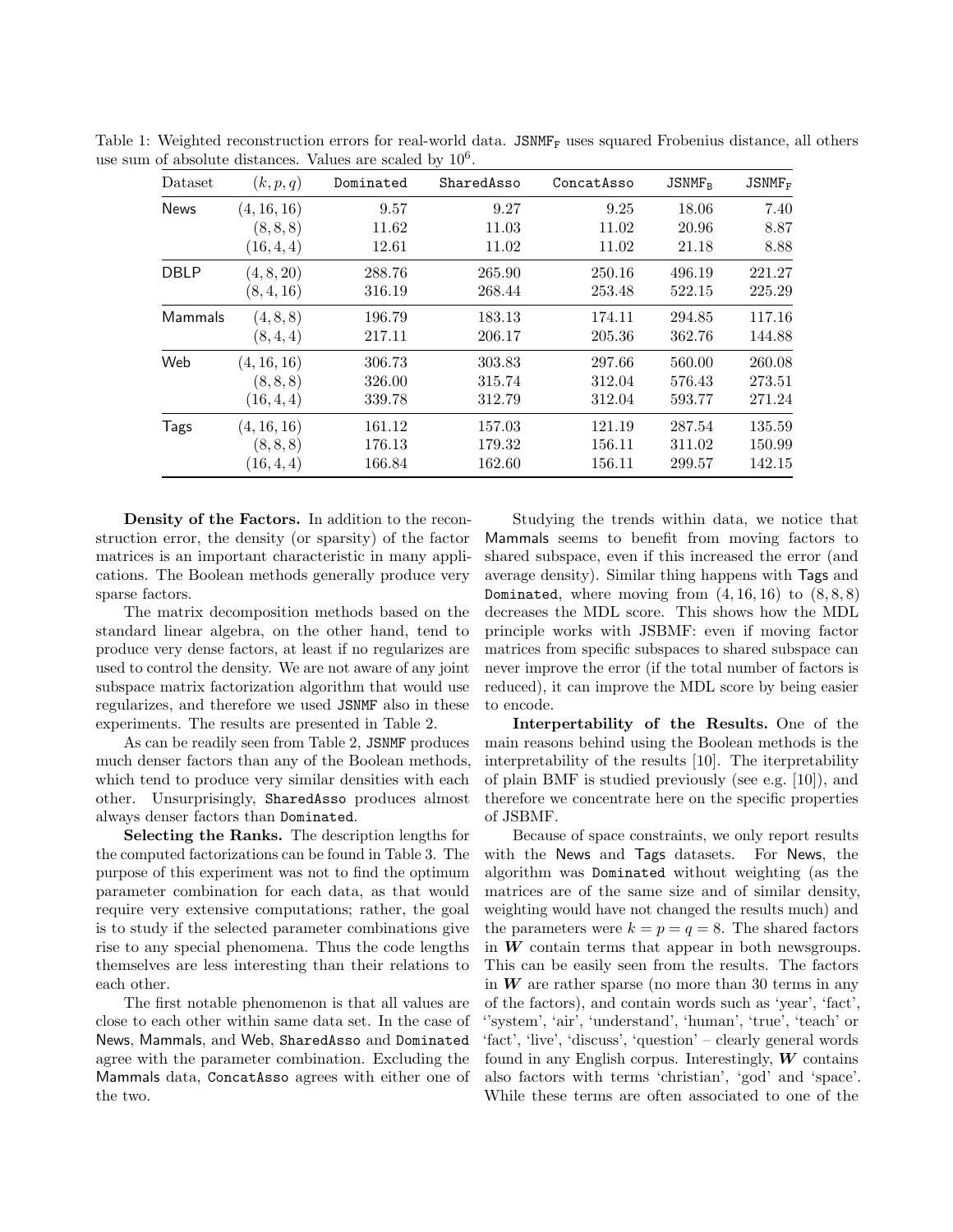| Dataset     | (k, p, q)   | Dominated | SharedAsso | ConcatAsso | <b>JSNMF</b> |
|-------------|-------------|-----------|------------|------------|--------------|
| <b>News</b> | (4, 16, 16) | 0.075     | 0.080      | 0.082      | 0.499        |
|             | (8, 8, 8)   | 0.080     | 0.090      | 0.096      | 0.611        |
|             | (16, 4, 4)  | 0.065     | 0.089      | 0.096      | 0.712        |
| <b>DBLP</b> | (4, 8, 20)  | 0.035     | 0.043      | 0.051      | 0.768        |
|             | (8, 4, 16)  | 0.029     | 0.043      | 0.059      | 0.790        |
| Mammals     | (4, 8, 8)   | 0.247     | 0.234      | 0.224      | 0.860        |
|             | (8, 4, 4)   | 0.251     | 0.269      | 0.265      | 0.906        |
| Web         | (4, 16, 16) | 0.030     | 0.030      | 0.024      | 0.850        |
|             | (8, 8, 8)   | 0.030     | 0.029      | 0.025      | 0.899        |
|             | (16, 4, 4)  | 0.024     | 0.022      | 0.025      | 0.952        |
| Tags        | (4, 16, 16) | 0.102     | 0.117      | 0.089      | 0.996        |
|             | (8, 8, 8)   | 0.111     | 0.134      | 0.109      | 0.998        |
|             | (16, 4, 4)  | 0.115     | 0.122      | 0.109      | 0.999        |

Table 2: Average densities (fraction of non-zero elements) of the factor matrices.

Table 3: MDL scores for different parameter combinations. Values are scaled by  $10^4$ .

| Dataset     |           |            |            |
|-------------|-----------|------------|------------|
| (k, p, q)   | Dominated | SharedAsso | ConcatAsso |
| News        |           |            |            |
| (4, 16, 16) | 3.544     | 3.575      | 3.584      |
| (8, 8, 8)   | 3.532     | 3.571      | 3.565      |
| (16, 4, 4)  | 3.535     | 3.576      | 3.565      |
| DBLP        |           |            |            |
| (4, 8, 20)  | 26.612    | 26.663     | 27.350     |
| (8, 4, 16)  | 26.593    | 26.704     | 27.359     |
| Mammals     |           |            |            |
| (4, 8, 8)   | 10.448    | 10.033     | 9.668      |
| (8, 4, 4)   | 10.217    | 9.892      | 9.830      |
| Web         |           |            |            |
| (4, 16, 16) | 43.886    | 43.818     | 43.755     |
| (8, 8, 8)   | 44.439    | 43.984     | 44.086     |
| (16, 4, 4)  | 44.968    | 43.880     | 44.086     |
| Tags        |           |            |            |
| (4, 16, 16) | 13.423    | 13.588     | 13.858     |
| (8, 8, 8)   | 13.354    | 13.611     | 13.800     |
| (16, 4, 4)  | 13.714    | 13.622     | 13.800     |

newsgroups, they in fact are common enough to appear in both newsgroups' posts.

Matrix  $U$  contains terminology that is specific to the newsgroup sci.space, for example, 'planetary', 'nasa', 'rocket', 'astronomy' or 'fuel', 'chemistry', 'spacecraft', 'lunar'. Similarly,  $V$  has terms typical to discussion about Christianity: 'bibl', 'holy', 'cathol', 'scriptur', 'testam' or 'david', 'paul', 'book', 'jewish', 'condem', 'corinthian'. Notice that as the Boolean decomposition does not penalize for overlapping factors, same words appear many times: for example the term 'bibl' appears in five of eight factors in  $V$ .

For Tags data, the algorithm was again Dominated but this time with weighting (as the matrices have different characteristics). The parameters were  $k = p =$  $q = 8$ , as this was the MDL-optimal combination. The two matrices have very different density, and this can be seen from the results. The LabelMe data (in matrix  $X$ ) has density of about 12%, while the Flickr data (in matrix  $\boldsymbol{Y}$ ) has much lower density (about 3%). Consequently, the specific factors in  $U$  have more elements that those in  $V$ . The factors in  $W$  are in between, having generally fewer items than the factors in  $U$  but more than those in  $V$ . All factors were meaningful; for example the factor having words 'sky' and 'tree' in  $W$  has tags that can be used to describe many outdoor images. Another factor had tags 'building', 'car', 'road', 'sidewalk', and 'tree' – together they fit to many images from city streets.

The factors in  $U$  were more specific than those in  $W$ . An example is 'building', 'car', 'headlight', 'mirror', 'road', 'sidewalk', 'windshield', which provides more specific designation of the images.